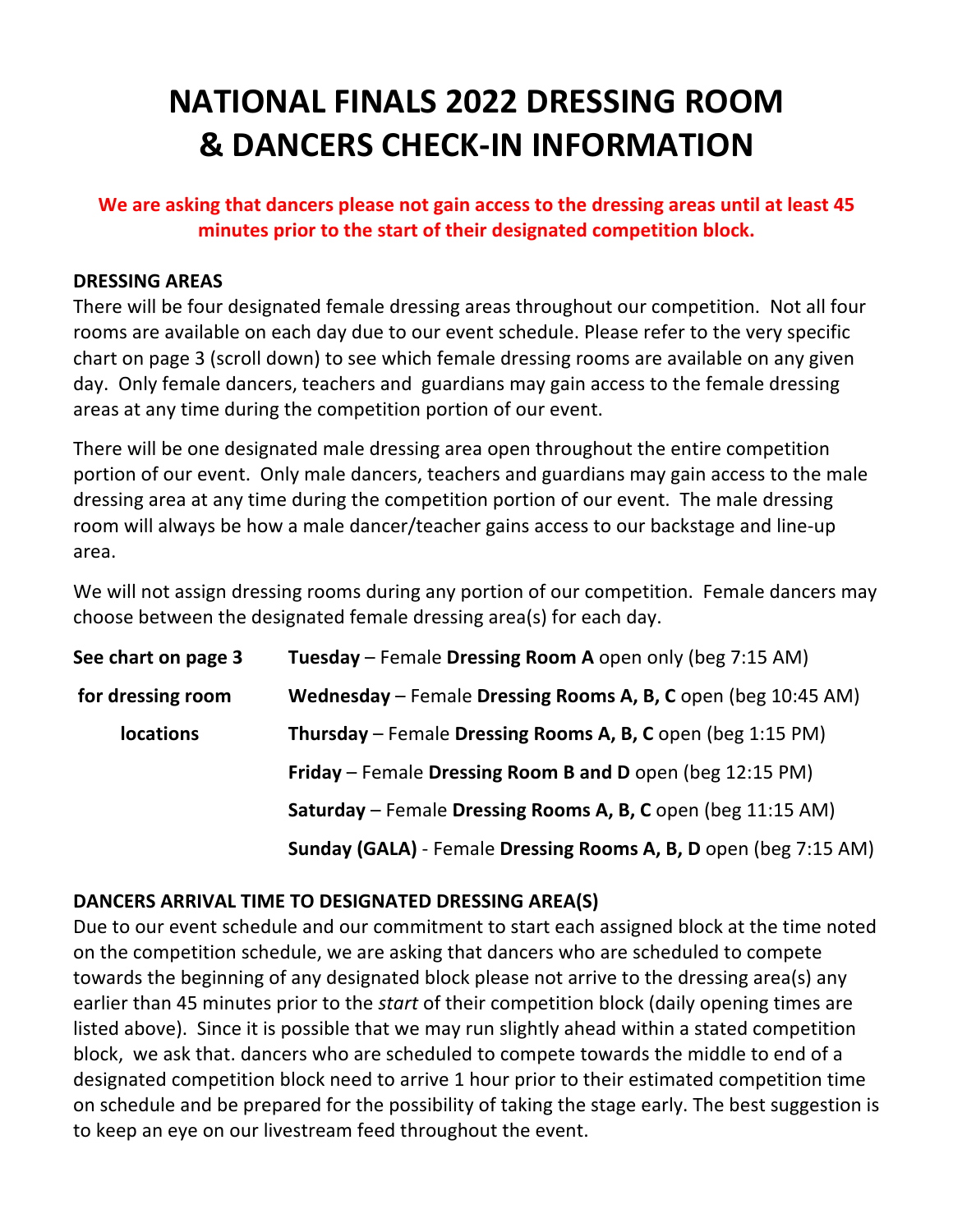• When arriving to dressing areas, dancers need to already be fully warmed up, dressed in their first costume and ready to compete!

### **DANCER BACKSTAGE CHECK IN**

1 dancer (or teacher) representative from each routine is asked to check in backstage approximately 5 numbers ahead of their scheduled performance. At that time, our Dupree team members will let you know when you can enter the backstage area from the designated dancer's line up area. Only dancers from routines that have been approved to check in along with studio VIP's can gain access to backstage at any time during our competition.

# **GAINING ACCESS TO DANCERS LINE UP AREA**

Our female dancers/teachers (VIP's) will gain access to our line up area through the back end of Dressing Room A. If Dressing Room A is not available on any given day, female attendees can go through Dressing Room B to gain access to our holding/check-in area.

*\*\* All male dancers and male teachers (VIP's) must gain access to both our backstage and line-up area through the male dressing room only. If a male dancer does not require a dressing room, he must still enter the backstage area through the male dressing room.* 

We will have 2-4 Dupree team members at all times directing and controlling our line up and backstage area.

# **ADDITIONAL DRESSING AREA RULES**

Dancers must arrive dressed and ready in their first costume and are asked to be a space conscious as possible when packing their dance bag(s) that will accompany them in the dressing area. All performers must adhere to clearing the dressing area by/before the end of their competition set (preferably before their designated awards ceremony if possible). Dancers are to only occupy the designated dressing area during competition block in which they are personally performing during. Dupree Dance is not responsible for any items that may be left in the designated dressing areas.

> **Please refer to page 3 to access our DRESSING ROOM DIAGRAM**